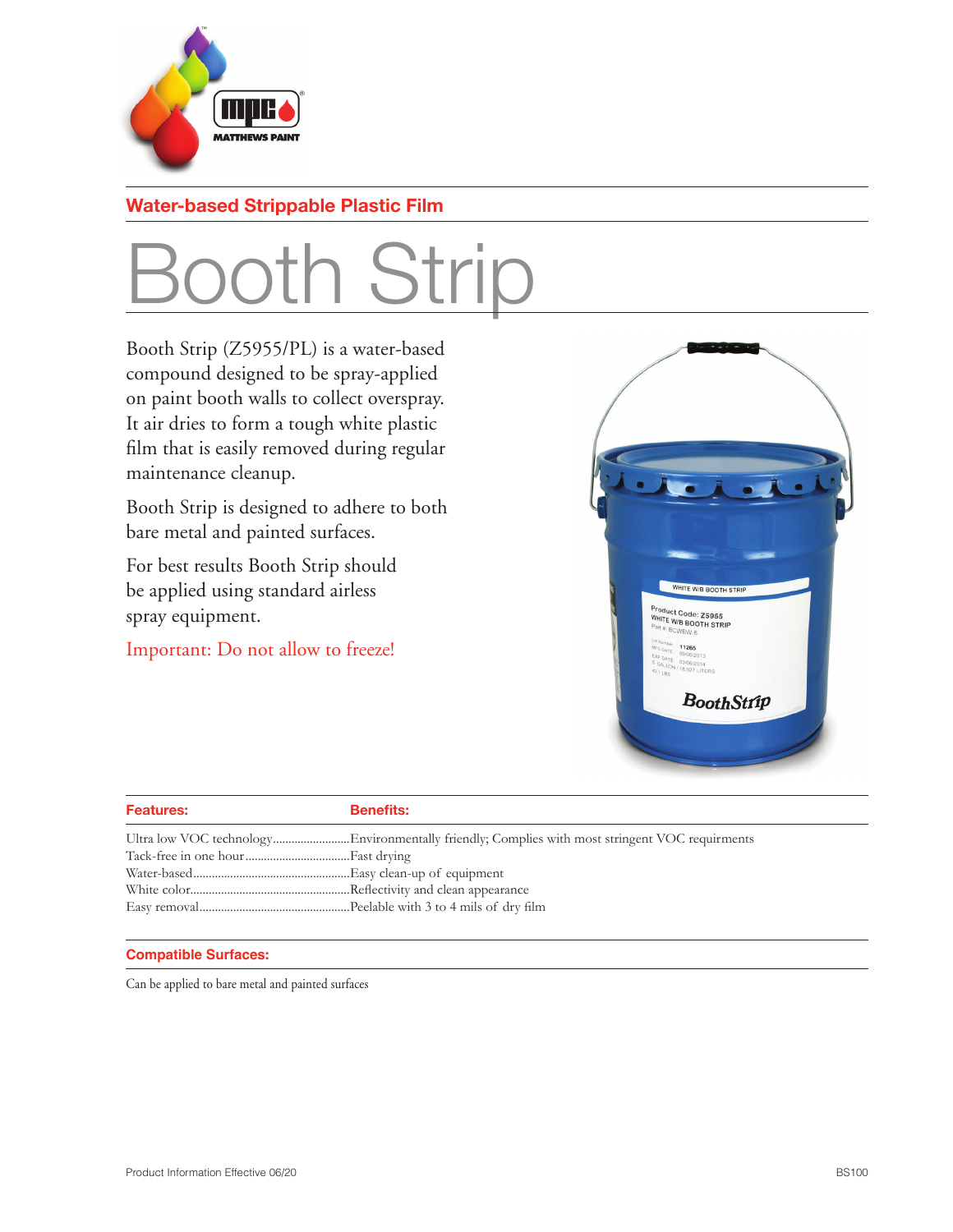# Booth Strip

### **Directions for Use**

| <b>Important Note:</b>                   |  | Never store outdoors in any season. Do not allow it to sit in direct sun and never store where it<br>can freeze.                                                                                                              |                                                                                                                                                                                                 |                                                                          |  |  |
|------------------------------------------|--|-------------------------------------------------------------------------------------------------------------------------------------------------------------------------------------------------------------------------------|-------------------------------------------------------------------------------------------------------------------------------------------------------------------------------------------------|--------------------------------------------------------------------------|--|--|
| <b>Surface Preparation:</b>              |  | Surface should be clean and dry before applying Booth Strip.<br>Freshly painted surfaces must be fully dried or cured.                                                                                                        |                                                                                                                                                                                                 |                                                                          |  |  |
| <b>Mix Ratio:</b>                        |  | None, Ready to Spray as packaged                                                                                                                                                                                              |                                                                                                                                                                                                 |                                                                          |  |  |
| <b>Application:</b>                      |  | Apply:                                                                                                                                                                                                                        | An application of 7 to 9 wet mils can be applied in one pass using air-<br>less spray equipment with a good atomizing head and will result in the<br>desired dry film thickness of 3 to 4 mils. |                                                                          |  |  |
|                                          |  |                                                                                                                                                                                                                               |                                                                                                                                                                                                 | Caution: low film builds can result in difficult removal of Booth Strip. |  |  |
| <b>Estimated</b><br><b>Drying Times:</b> |  | Air-Dry @ 50% Relative Humidity, 70°F/21°C<br>Tack free in 1 hour*<br>Allow Booth Strip to air dry for 6 - 8 hours* before cutting or peeling<br>*Drying time may be shortened with air movement or by increased temperature. |                                                                                                                                                                                                 |                                                                          |  |  |
| <b>Equipment Cleaning:</b>               |  | Clean equipment immediately with water.                                                                                                                                                                                       |                                                                                                                                                                                                 |                                                                          |  |  |
| <b>Technical Data:</b>                   |  | VOC Actual RTS<br>VOC Actual RTS<br>VOC Regulatory (less water less exempt) RTS<br>VOC Regulatory (less water less exempt) RTS                                                                                                | Theoretical Coverage (1 mil @ 100% transfer efficiency)                                                                                                                                         | $0.07$ lbs/gal<br>8 g/L<br>$0.24$ lbs/gal<br>$28$ g/L<br>450 sq.ft.      |  |  |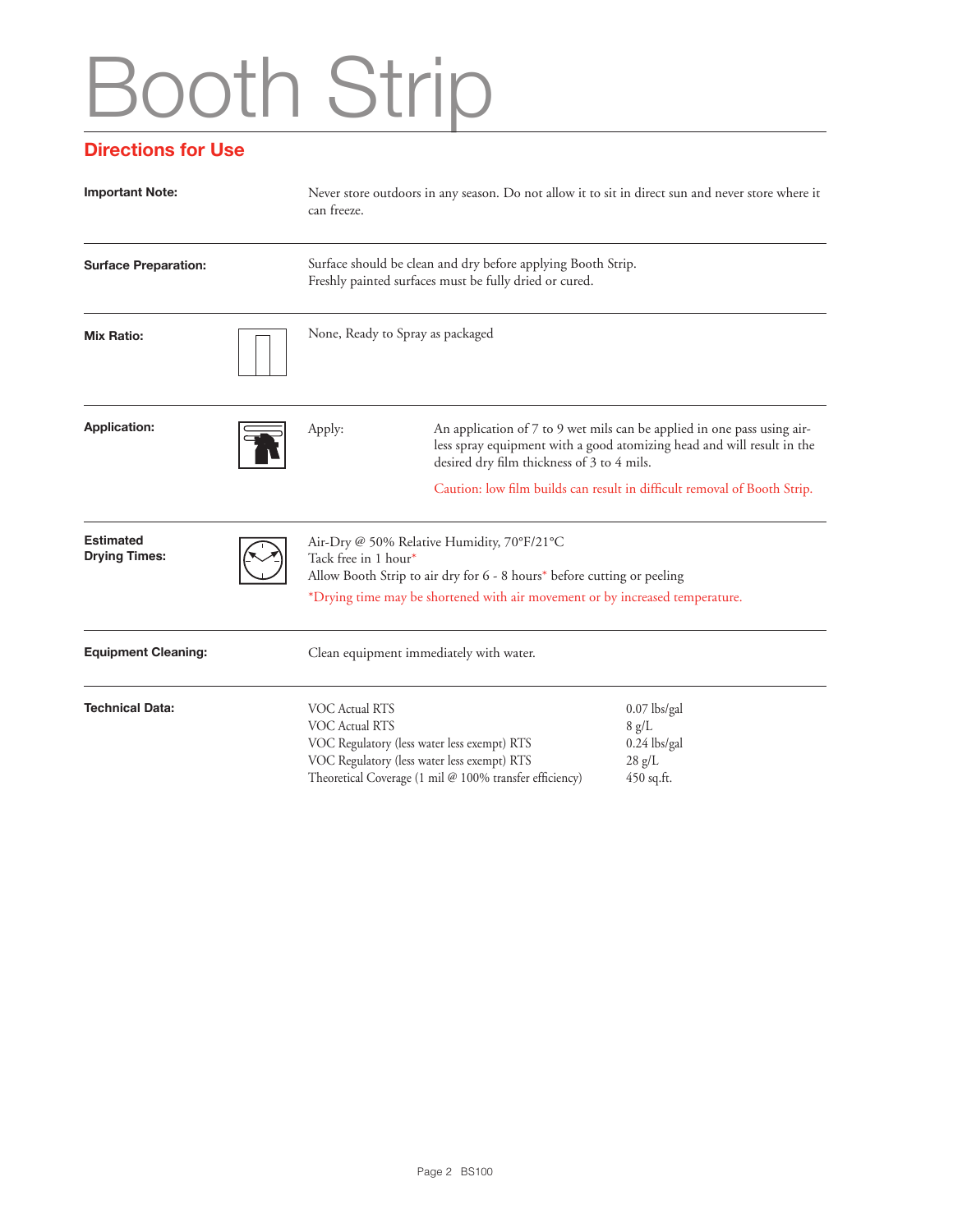## Booth Strip

#### **Important:** This is a water base compound and should be protected from freezing. Recommended storage temperature is 55° F to 90° F. Before opening the packages, be sure you understand the warning messages on the labels of all components, since the mixture will have the hazards of all its parts. Improper spray technique may result in a hazardous condition. Follow spray equipment manufacturer's instructions to prevent personal injury or fire. Follow directions for respirator use. Wear eye and skin protection. Observe all applicable precautions.

#### **See Safety Data Sheet and Labels for additional safety information and handling instructions.**

EMERGENCY MEDICAL OR SPILL CONTROL INFORMATION - US (412) 434-4515; CANADA (514) 645-1320; Mexico 01-800-00-21-400 Materials described are designed for application by professional, trained personnel using proper equipment and are not intended for sale to the general public. Products mentioned may be hazardous and should only be used according to directions, while observing precautions and warning statements listed on label. Statements and methods described are based upon the best information and practices known to Matthews Paint. Procedures for applications mentioned are suggestions only and are not to be construed as representations or warranties as to performance, results, or fitness for any intended use, nor does Matthews Paint warrant freedom from patent infringement in the use of any formula or process set forth herein. If you require technical assistance, please call us toll-free 800/323-6593.